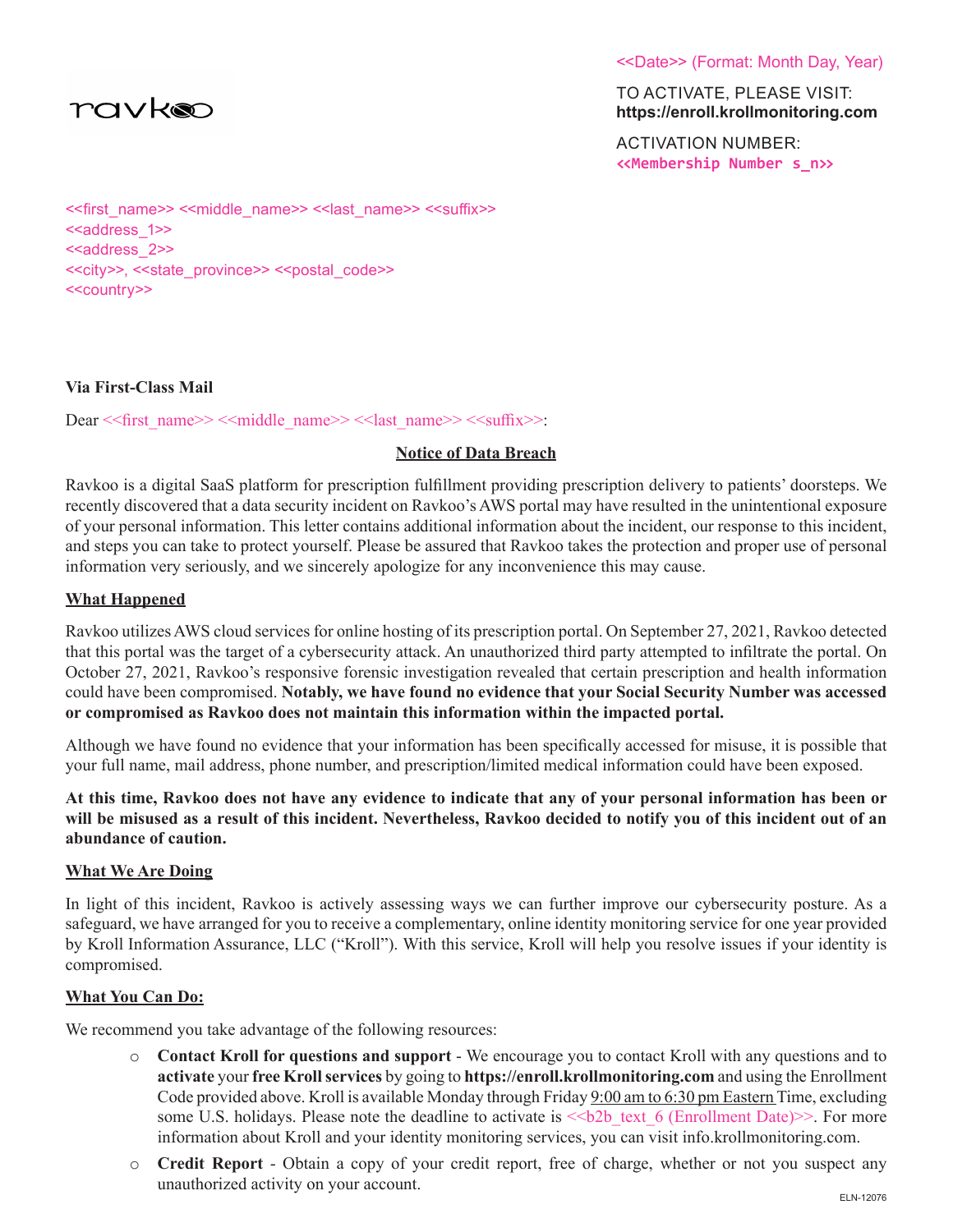- o **Security Freezes**  You have the right to place a security freeze on your credit report. A security freeze is intended to prevent credit, loans, and services from being approved in your name without your consent.
- o **Fraud Alerts**  Fraud alerts tell creditors to follow certain procedures, including contacting you, before they open any new accounts or change your existing accounts.
- o **Monitoring**  Remain vigilant and monitor your accounts for suspicious or unusual activity.

Again, at this time, there is no evidence that your information has been misused. However, we encourage you to take full advantage of this service offering. Kroll representatives have been fully versed on the incident and can answer questions or concerns you may have regarding protection of your personal information.

# **For More Information**

Please know that the protection of your personal information is a top priority, and we sincerely regret any concern or inconvenience that this matter may cause you. If you have any questions, please do not hesitate to call Kroll for questions and support at 1-855-545-2509, Monday – Friday, 9:00am to 6:30pm Eastern Standard Time, excluding some U.S. holidays. Please have your membership number ready.

Sincerely,

**Alpesh Patel**

Alpesh Patel CEO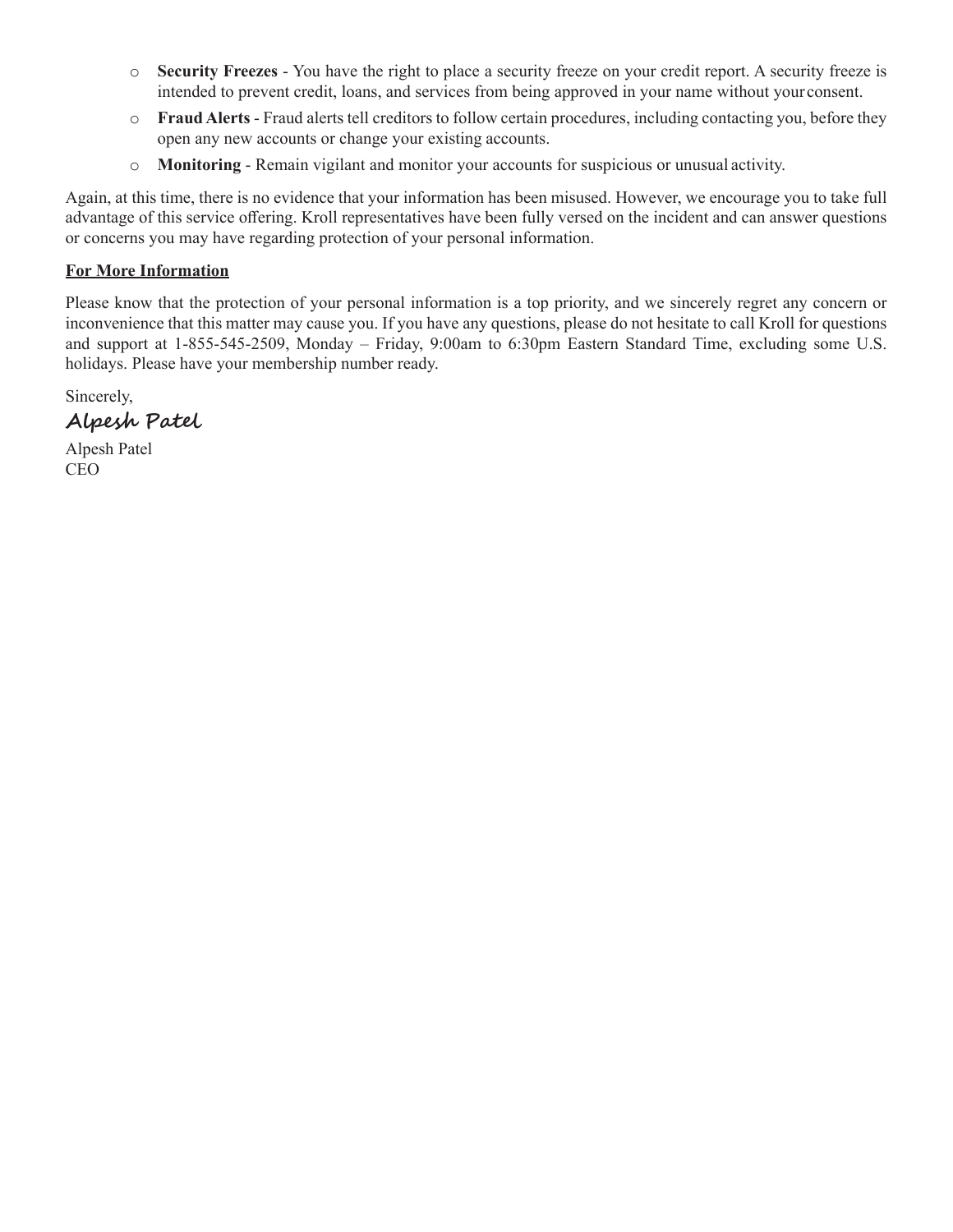**Additional Information**



# **TAKE ADVANTAGE OF YOUR IDENTITY MONITORING SERVICES**

You have been provided with access to the following services from Kroll:

# **Single Bureau Credit Monitoring**

You will receive alerts when there are changes to your credit data—for instance, when a new line of credit is applied for in your name. If you do not recognize the activity, you'll have the option to call a Kroll fraud specialist, who will be able to help you determine if it is an indicator of identity theft.

# **\$1 Million Identity Fraud Loss Reimbursement**

Reimburses you for out-of-pocket expenses totaling up to \$1 million in covered legal costs and expenses for any one stolen identity event. All coverage is subject to the conditions and exclusions in the policy.

# **Fraud Consultation**

You have unlimited access to consultation with a Kroll fraud specialist. Support includes showing you the most effective ways to protect your identity, explaining your rights and protections under the law, assistance with fraud alerts, and interpreting how personal information is accessed and used, including investigating suspicious activity that could be tied to an identity theft event.

# **Identity Theft Restoration**

If you become a victim of identity theft, an experienced Kroll licensed investigator will work on your behalf to resolve related issues. You will have access to a dedicated investigator who understands your issues and can do most of the work for you. Your investigator will be able to dig deep to uncover the scope of the identity theft, and then work to resolve it.

Kroll's activation website is only compatible with the current version or one version earlier of Chrome, Firefox, Safari and Edge.

To receive credit services, you must be over the age of 18 and have established credit in the U.S., have a Social Security number in your name, and have a U.S. residential address associated with your credit file.

**Credit Reports:** You may obtain a copy of your credit report, free of charge, whether or not you suspect any unauthorized activity on your account. You may obtain a free copy of your credit report from each of the three nationwide credit reporting agencies. To order your free credit report, please visit www.annualcreditreport.com, or call toll-free at 1-877-322-8228. You can also order your annual free credit report by mailing a completed Annual Credit Report Request Form (available at https://www.consumer.ftc.gov/articles/0155-free-credit-reports) to: Annual Credit Report Request Service, P.O. Box 105281, Atlanta, GA, 30348-5281.

**Security Freeze:** You also have the right to place a security freeze on your credit report. A security freeze is intended to prevent credit, loans, and services from being approved in your name without your consent. To place a security freeze on your credit report, you need to make a request to each consumer reporting agency. You may make that request by certified mail, overnight mail, regular stamped mail, or by following the instructions found at the websites listed below. The following information must be included when requesting a security freeze (note that if you are requesting a credit report for your spouse or a minor under the age of 16, this information must be provided for him/her as well): (1) full name, with middle initial and any suffixes; (2) Social Security number; (3) date of birth; (4) current address and any previous addresses for the past five years; and (5) any applicable incident report or complaint with a law enforcement agency or the Registry of Motor Vehicles. The request must also include a copy of a government-issued identification card and a copy of a recent utility bill or bank or insurance statement. It is essential that each copy be legible, display your name and current mailing address, and the date of issue. As of September 21, 2018, it is free to place, lift, or remove a security freeze. You may also place a security freeze for children under the age of 16. You may obtain a free security freeze by contacting any one or more of the following national consumer reporting agencies:

#### **Equifax Security Freeze**

P.O. Box 105788 Atlanta, GA 30348 1-800-349-9960 https://www.equifax.com/personal/ credit-report-services/credit-freeze/ **Experian Security Freeze** P.O. Box 9554 Allen, TX 75013 1-888-397-3742 www.experian.com/freeze/ center.html

**TransUnion Security Freeze**

P.O. Box 160 Woodlyn, PA 19094 1-800-909-8872 www.transunion.com/ credit-freeze